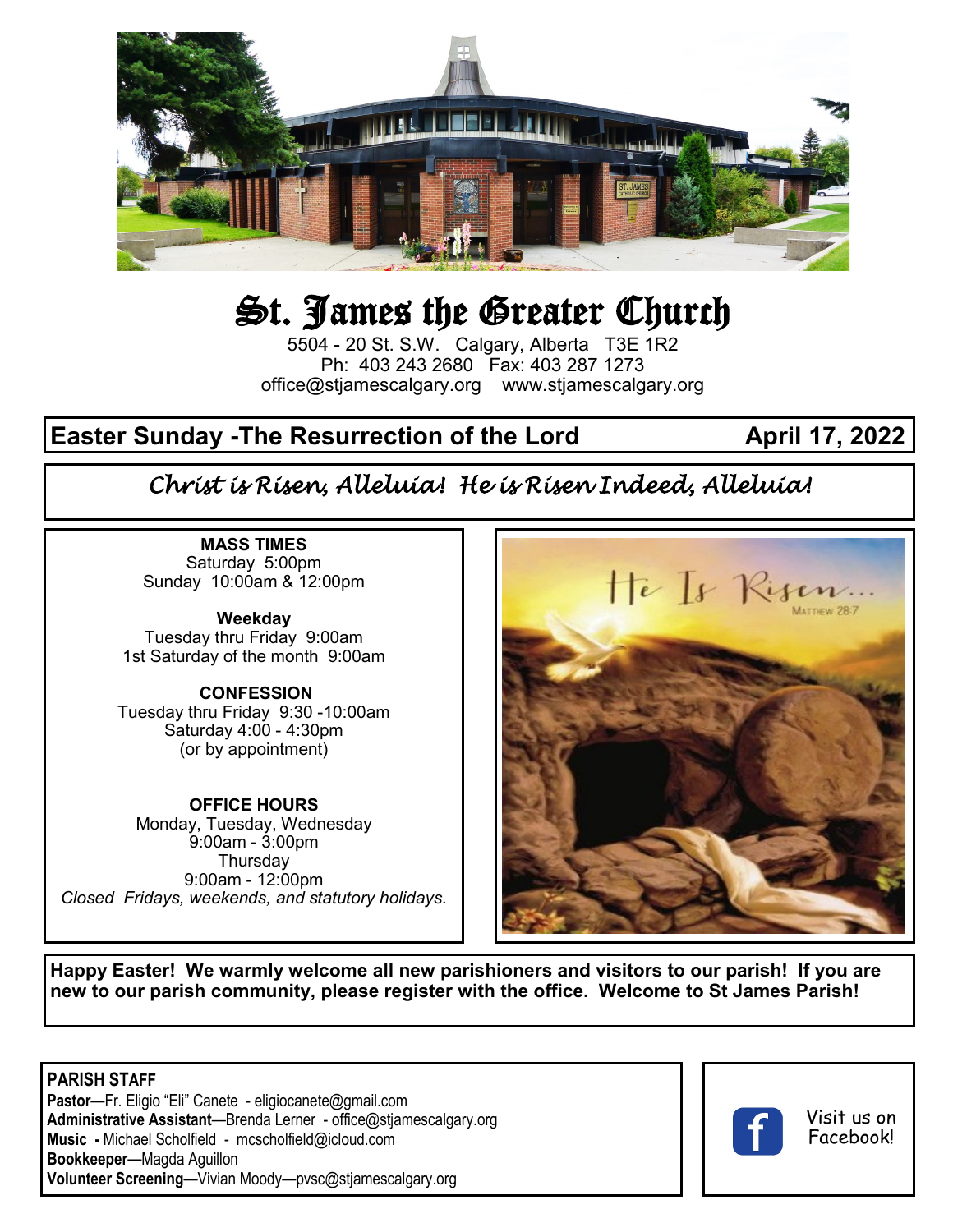#### **The Shepherd Speaks—Fr. Eli Canete**

 This year's 2022 Lent and Easter are inviting every member of our parish to come and join our services especially The Sacred Paschal Triduum. The Lord truly blesses us to make this year's celebration more meaningful allowing us to attend and celebrate with less pandemic restrictions and more involvement in our rituals and customs beginning from Holy Thursday, Good Friday, Easter Vigil, and the Easter Sunday Masses.

 Through His Paschal Mystery, the Lord Jesus redeemed the human race and gave perfect glory to the Father. By dying, Christ destroyed death, by rising, Christ restored our life. For this reason, the Easter Triduum, when we celebrate the suffering, death, and Resurrection of our Lord, is the high point of the liturgical year.

 The celebration of the Easter Triduum opens with the evening Mass of the Lord's Supper, reaches its climax in the Easter Vigil, and closes with evening prayer II on Easter Sunday ( Ordo 2022 p. 206)

 At the start of the Paschal Triduum, Holy Thursday brings us together in the Mass of the Lord's Supper the power and depth of the love of Jesus. Jesus washed the feet of His disciples, offered Himself as the Bread of Life and commanded his disciples and us "to love one another as I have loved you." Jesus also instituted the sacrament of the Priesthood.

 Good Friday brings each one of us to tears for our sins that led Jesus to His death on the cross and joy for the new life his death gave to us. But most especially, gratitude is what God expects from us, to remember the sacrifice of Jesus and translate our love of God into love of God's people and to hate sins.

 Easter is the greatest and the most important feast in the Church. It marks the birthday of our eternal hope. What is there to fear when our God has accepted our humanity as an integral element of the Divine?

 Jesus has risen! Jesus has triumphed over sin and death. It is victory. Jesus comes back to life. Jesus will lead us back to the Father and he will bring us to heaven. It is indeed a fresh hope, a new life for us and a new day for all of us.

 The resurrection of Christ is the basis of our Christian faith. That is why St. Paul writes, "if Christ has not been raised, then our preaching is in vain, and your faith is in vain. But in fact, Christ has been raised from the dead, the first fruits of those who have fallen asleep."

 Easter gives us the good news that no tomb can hold us down anymore, not the tomb of pandemic and wars, not the tomb of despair, discouragement, doubt, or death itself. Instead, we are expected to live a joyful and peaceful life, constantly experiencing the real presence of the Risen Lord in all the events of our lives.

 And so, the message of Jesus to us in Easter is that nothing can destroy us, not pain, sin, rejection, betrayal, or death-because Christ has conquered all these, and we too can conquer them if we put our faith and trust in the Lord, Amen. Happy Easter to all!

**Thank you** so very much to the many volunteers all who participated in the Lent and Easter celebrations and Stations of the Cross! Please consider volunteering in any of our wonderful ministries. It's a great way to get to know your parish community!

Our **Children's Collection** has resumed. A container marked "Children's Collection" can be found at the front of the church. Monies collected each weekend support our two sponsored children from CHALICE: Valeria from Ukraine & Marc Joseph from Haiti. Children are invited to drop in their coins and bills during the main offertory collection.

#### **TEMPORARY HALL KITCHEN CLOSURE**

The hall kitchen is temporarily closed until further notice for inventory and maintenance.

Our ability to resume coffee after any weekend Masses will be directly dependent on having enough **SCHEDULED** volunteers. Volunteers must be made known to the office and be on a posted schedule for security purposes. Currently we need volunteers for both the 10am and 12 noon Mass times. Without enough **scheduled** volunteers we will not be able to resume coffee time.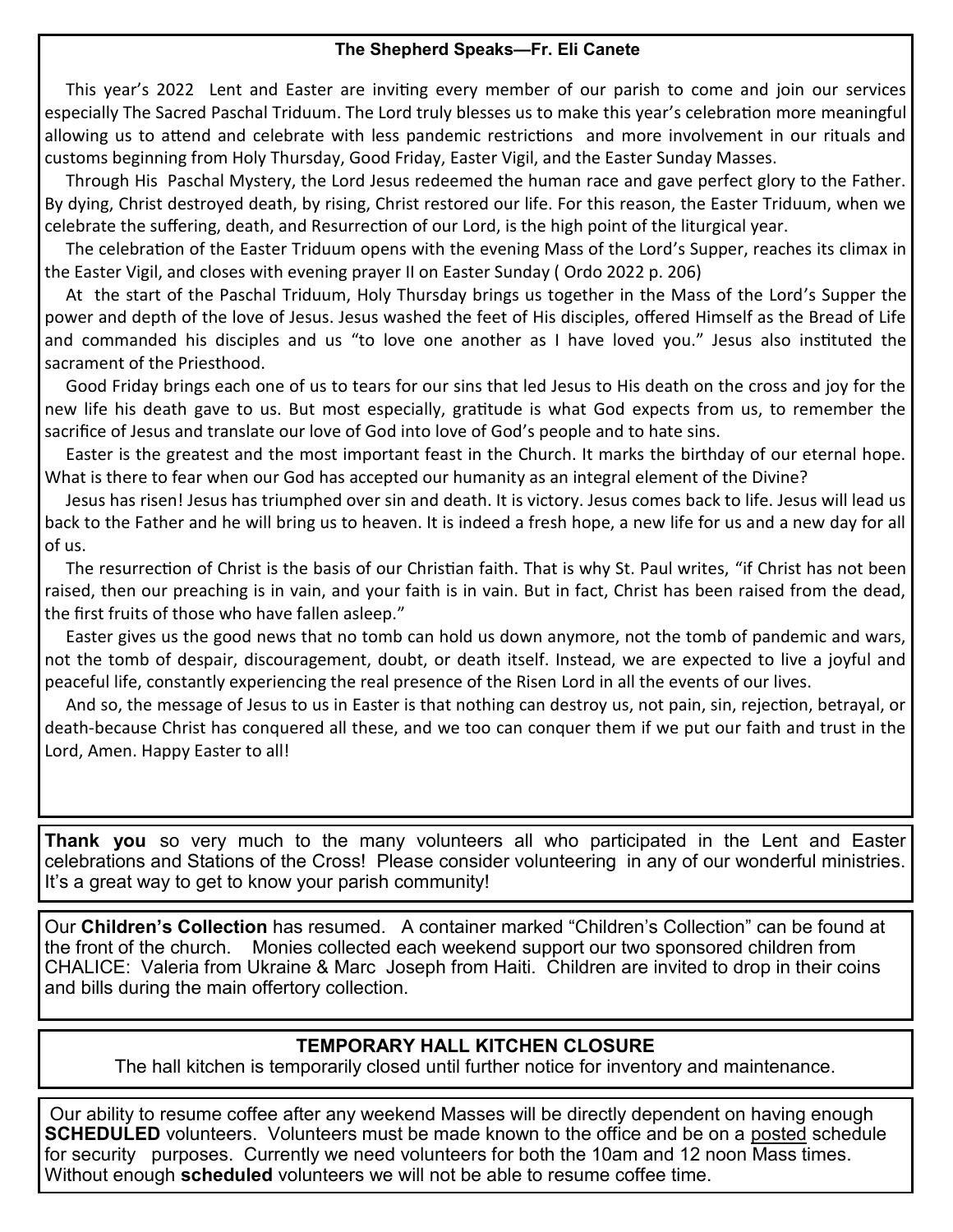# Congratulations

**Genevieve Lepage & Nicholas Lepage** 

who are entering the Catholic Church at our Easter Vigil this weekend with the Sacraments of Baptism, Eucharist and Confirmation. Gen and Nick have been preparing for the last few months. Thank you to our RCIA coordinator, Karen Serafini, and team members Ellen Solomon-Ching, and John Wilson for preparing these young people.



**Ushers Needed** at all weekend Masses on the 4th (and sometimes 5th) weekends of the month. Ushers are responsible for seating parishioners, passing offertory baskets and directing communion flow as well as assisting parishioners at Mass as needed.

The parish office will be closed from noon on Holy Thursday, April 14 until Tuesday, April 19 at 9am.

## **Children's Resources**

Children's Bulletin[—CLICK HERE](https://mcusercontent.com/b94c6c43263afb74033548543/files/863fbfbe-3672-c37a-a37b-b37c98a9ebad/the_kids_bulletin_easter.01.pdf) Children's Coloring Page—[CLICK HERE](https://mcusercontent.com/b94c6c43263afb74033548543/files/881885a9-e7da-814f-d336-cc46d20f85a2/Easter_Sunday_Year_C_activity_sheet.pdf)

# **Divine Mercy Celebration**

(No Mass) Sunday, April 24 2pm St James Church





#### **MASS INTENTIONS**

**Tuesday, April 19** 9:00am Cristino Pietrovito—R/S **Wednesday, April 20** 9:00am Anne Wrona—R/S **Thursday, April 21** 9:00am S/I of Bernadette Roe & Joe Keith **Friday, April 22** 9:00am Anne Wrona—R/S **Saturday, April 23** 5:00pm St James Parish **Sunday, April 24** 10:00am Carmela & Rudy Torjan—R/S 12:00pm Leopoldo Diaz - R/S

A huge thank you to Clear Water Academy's students and staff who held a VERY successful food drive for our Food Bank. Thanks also to the Knights of Columbus who helped coordinate this event.



**Pastoral Care Ministry Training—May 2022** The Diocese of Calgary is offering a free training course for those who feel called to assist their parish in a healing ministry to the sick, elderly, dying, homebound and bereaved members. Mandatory training. Please prayerfully consider becoming a Pastoral Care volunteer in this important and rewarding ministry. For more information contact Sharon at (403) 249-0018.

## **Pontifical Good Friday Collection**

The Good Friday collection is taken for the support of the Holy Land—for the work of the Church, the support of Christian communities, the upkeep of the Holy Sites, and the formation of future priests.

Those who are unable to attend the service are still able to contribute online by going to canadahelps.org and searching for "Commissariat of the Holy Land", or by Interac e-transfers to terresainte@bellnet.ca. Receipts will be issued.

Thank you for your support.